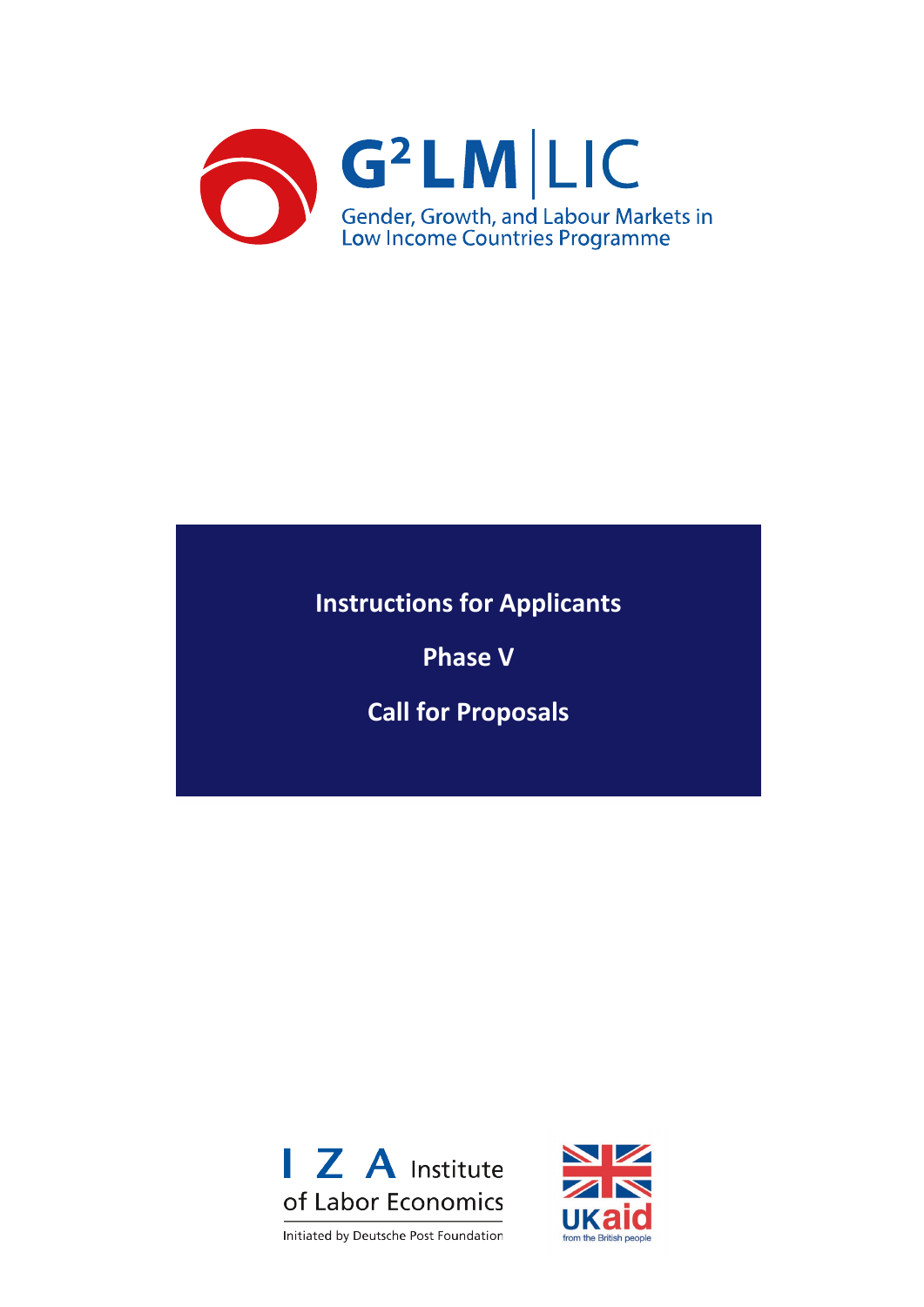# <span id="page-1-0"></span>**Contents**

| 1. |     |                                                                                                 |  |  |  |  |
|----|-----|-------------------------------------------------------------------------------------------------|--|--|--|--|
| 2. |     |                                                                                                 |  |  |  |  |
| 3. |     |                                                                                                 |  |  |  |  |
| 4. |     |                                                                                                 |  |  |  |  |
| 5. |     |                                                                                                 |  |  |  |  |
| 6. |     |                                                                                                 |  |  |  |  |
|    |     |                                                                                                 |  |  |  |  |
|    | 6.1 |                                                                                                 |  |  |  |  |
|    | 6.2 |                                                                                                 |  |  |  |  |
|    | 6.3 |                                                                                                 |  |  |  |  |
|    | 6.4 |                                                                                                 |  |  |  |  |
|    | 6.5 |                                                                                                 |  |  |  |  |
|    | 6.6 |                                                                                                 |  |  |  |  |
|    | 6.7 |                                                                                                 |  |  |  |  |
|    | 6.8 |                                                                                                 |  |  |  |  |
| 7. |     |                                                                                                 |  |  |  |  |
|    | 7.1 |                                                                                                 |  |  |  |  |
|    | 7.2 |                                                                                                 |  |  |  |  |
|    | 7.3 |                                                                                                 |  |  |  |  |
|    | 7.4 |                                                                                                 |  |  |  |  |
|    | 7.5 |                                                                                                 |  |  |  |  |
|    | 7.6 |                                                                                                 |  |  |  |  |
|    | 7.7 |                                                                                                 |  |  |  |  |
|    | 7.8 |                                                                                                 |  |  |  |  |
| 8. |     | Proof of Commercial Registration/Legal Existence, Balance Sheets and Profit & Loss Accounts  11 |  |  |  |  |
| 9. |     |                                                                                                 |  |  |  |  |
|    | 9.1 |                                                                                                 |  |  |  |  |
|    | 9.2 |                                                                                                 |  |  |  |  |
|    | 9.3 |                                                                                                 |  |  |  |  |
|    | 9.4 |                                                                                                 |  |  |  |  |
|    | 9.5 |                                                                                                 |  |  |  |  |
|    | 9.6 |                                                                                                 |  |  |  |  |
|    | 9.7 |                                                                                                 |  |  |  |  |
|    |     |                                                                                                 |  |  |  |  |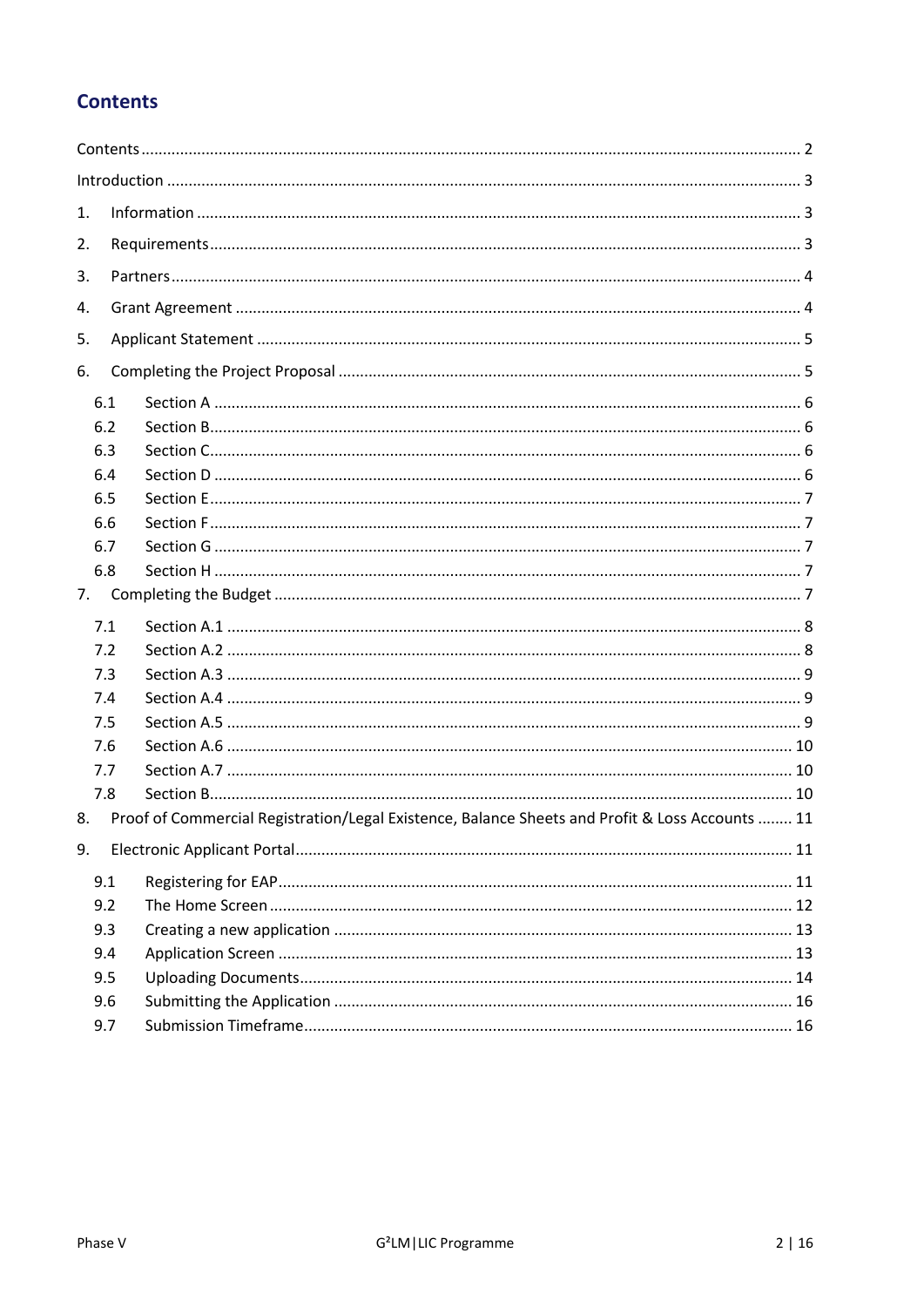#### <span id="page-2-0"></span>**Introduction**

This document is intended as an introduction to the application procedure for  $G^2LM$  | LIC calls, as well as a source of guidance. It explains the entire process of applying for funding under G²LM|LIC, including the correct method of filling out required forms and documentation, creating an online application and submitting. Please read through this document carefully as it contains information that may be vital for successful application.

#### <span id="page-2-1"></span>1. **Information**

The Forschungsinstitut zur Zukunft der Arbeit GmbH (IZA – Institute of Labor Economics) and the United Kingdom Government Department for International Development (DFID) are joined in the IZA/DFID Gender, Growth and Labour Markets in Low Income Countries Programme (G²LM|LIC, the program). The programme is hosted by IZA, as is the G²LM|LIC website under [https://g2lm-lic.iza.org.](https://g2lm-lic.iza.org/)

The website provides regular updates and information in connection with G²LM|LIC. Interested parties may find detailed information about the program, its governance structure, events, publications and upcoming funding opportunities.

The call for phase V as well as accompanying documents are available on the G²LM|LIC website. Applicants are encouraged to check the website regularly as additional information or documents may be made available on the website before the call deadline.

Interested parties may choose to apply for a large-scale research grant or a smaller grant. In phase V, IZA expects to fund around 10 large projects with a total budget of about 3 million euros and 3-6 small grants. Small grants are limited to a value of 30,000 Euros or less, while the minimum value of largescale grants is expected to be around 100,000 Euros.

#### <span id="page-2-2"></span>2. **Requirements**

The following documents should be read carefully at this point to identify the scientific and administrative requirements:

- **Phase V Specifications**
- $\blacksquare$  Instructions for applicants
- **List of LICs**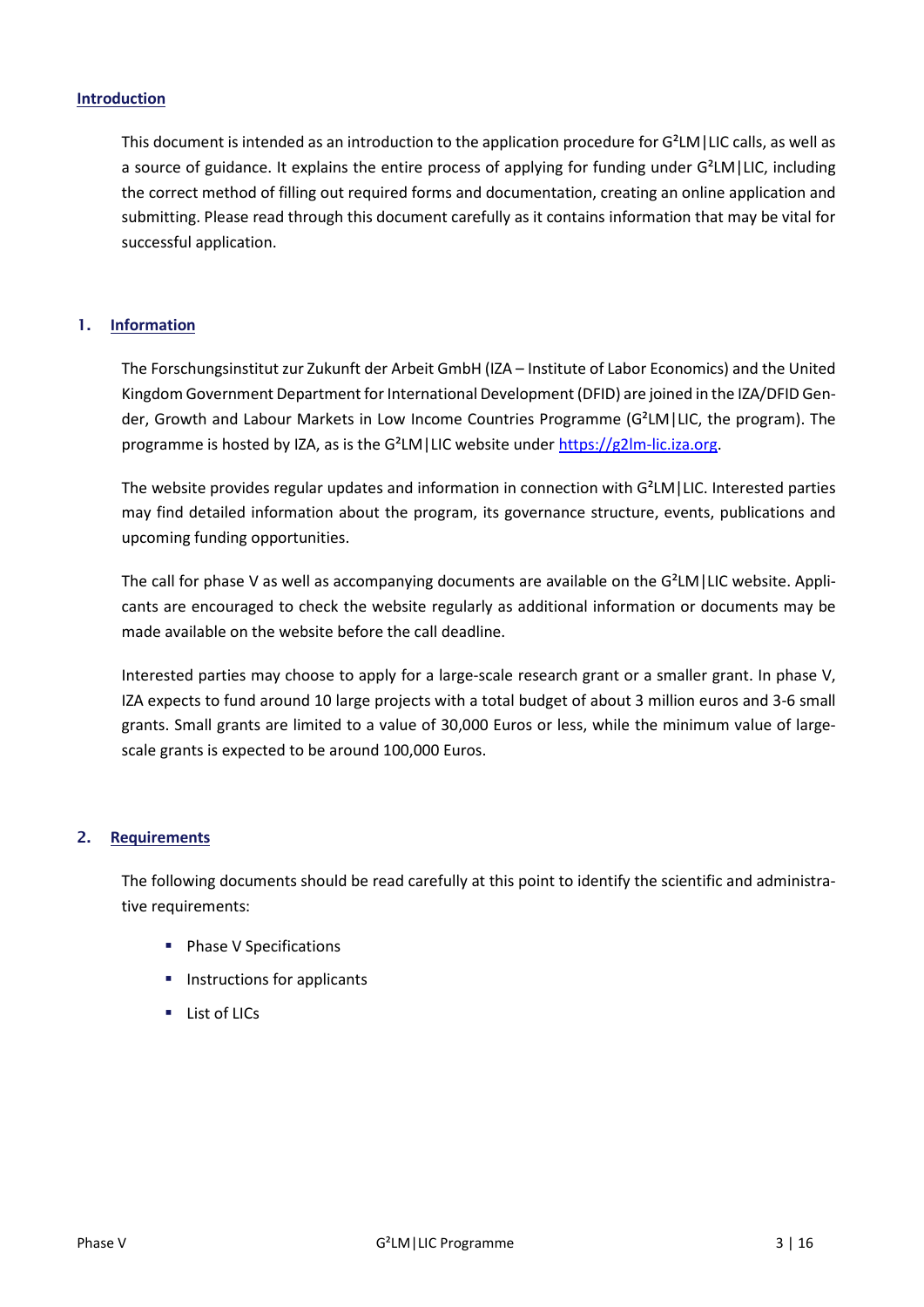The following forms and template will need to be filled out and submitted in order to complete the application process:

- **Applicant Statement**
- **Budget Template**
- **Proposal Template**
- **Summary Template**

The Applicant Statement and Budget Template are PDF-forms that should not be altered in any way other than filling out the available form fields. The Proposal and Summary Templates are Microsoft Word documents and should be used when preparing a proposal and summary. All forms and templates are available on the program homepage and via the application portal.

A proof of commercial registration/legal existence, balance sheets or excerpts from balance sheets and profit and loss accounts of the last two closed financial years are voluntary during the application process. These do not need to be submitted in order to complete the proposal. However, these documents may be requested by IZA during the selection stage and will need to be delivered within 14 days of the request. Applicants may choose to upload these documents during application.

#### <span id="page-3-0"></span>3. **Partners**

Institutions may apply alone or in cooperation with one or more partners. In case of a cooperation between several institutions, one institution should take the role of the lead institution. This lead institution will be the institution completing the required documents and submitting them via the online portal. The lead institution will be the sole contact point for IZA and will be responsible for the successful delivery of the entire project of the proposal is chosen to receive funding.

# <span id="page-3-1"></span>4. **Grant Agreement**

Successful institutions will be required to sign a grant agreement with IZA. A sample version of this grant agreement is available via the G²LM|LIC website.

The G²LM|LIC grant agreement is a fixed standard agreement that cannot be altered and is not open to negotiation. Should an institution for any reason be unable or unwilling to sign the standard grant agreement, it will not be able to receive funding. For this reason it is highly recommended that applicant institution familiarize themselves with the grant agreement before submitting a proposal.

Institutions applying for small grants will need to sign the same grant agreement. However, for small grants externally certified financial statements will not be a required deliverable and a simplified internal cost breakdown will be sufficient.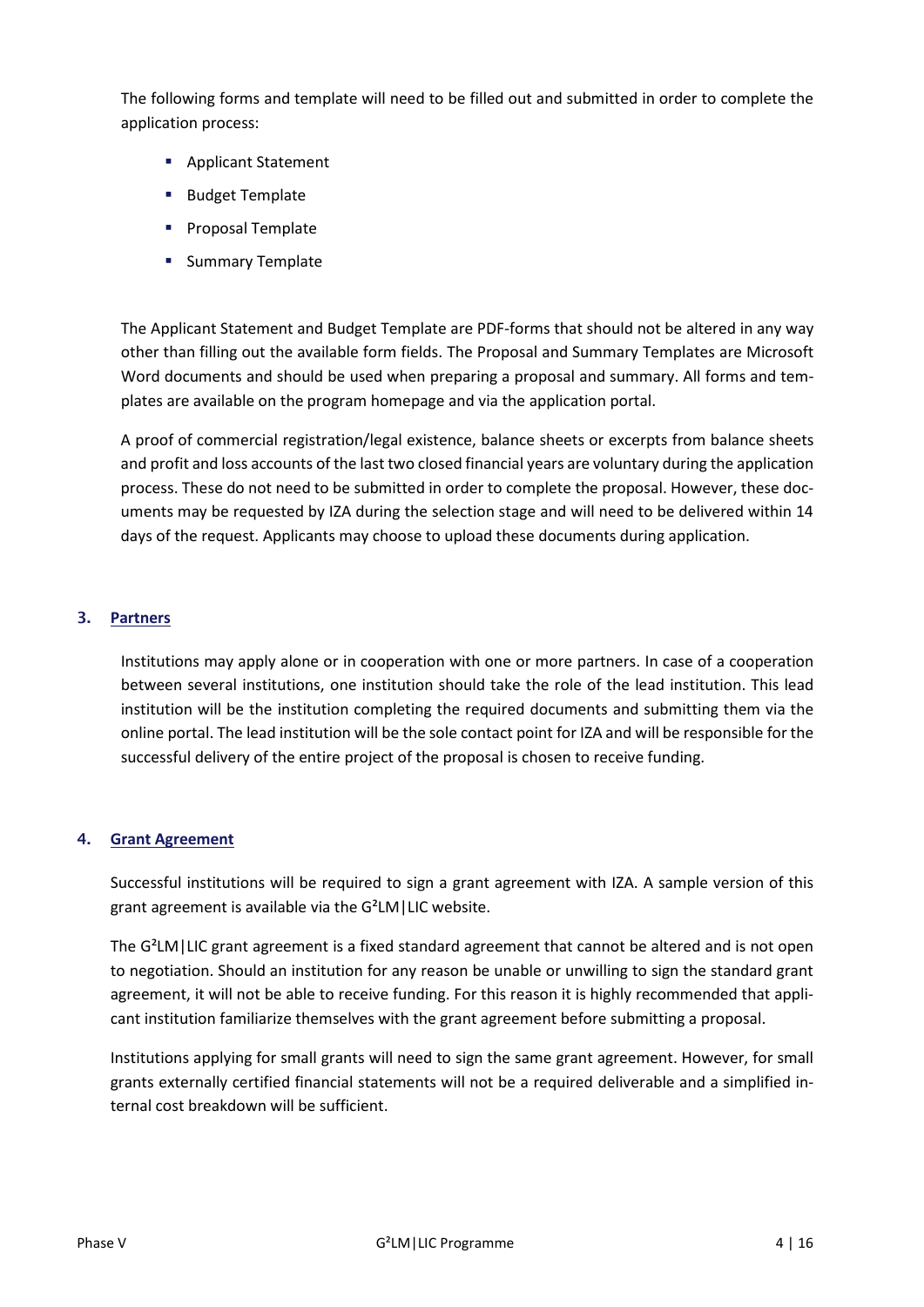#### <span id="page-4-0"></span>5. **Applicant Statement**

The Applicant Statement form should be completed by single institution applicants and consortium leaders. The following information should be provided:

- Application number: This is the application number provided by the EAP after a new application has been created. It is a four or five digit identifier in the following format 5-1234.
- Applicant Institution: The full legal name of the institution applying for funding.
- **Application Title**
- Address of the applicant institution: The full legal address of the institution including any additional information that may be required to deliver mail to the institution.
- Legal Representative Name/Title: The legal representative is the person legally authorized to sign on behalf of the institution.
- Contact Person Name/ Email: The contact person is the person within the institution who will handle the administration of the application. This person will be the sole point of contact for the G²LM|LIC administration.
- Alternative Contact Person Name/Email: An alternative contact person, who can be contacted in case the main contact cannot be reached.
- P.I. Name/Email: The Principal Investigator (P.I.) is the scientific leader of the application. This person will be the point of contact for all scientific issues.
- Partners: If applicable any partner institutions should be listed here.

The second page of the Applicant Statement form is a statement of honor, in which the institution declares that it is not in any of the situations listed in the form.

The Applicant Statement should be filled out electronically, printed (ideally double-sided on one sheet of paper), signed and uploaded to the EAP as scan. The original should be kept on file as IZA may at any time request original documents.

# <span id="page-4-1"></span>6. **Completing the Project Proposal**

Applicants are required to use the project proposal template provided.

Applicants should not add own title pages or cover letters to the proposal. The first page of the template should be the first page of the completed proposal.

Applications need to be valid until April 30<sup>th</sup> 2020. Applicants should ensure that all experts and other resources required will be available, as funding decisions may be reversed if it becomes clear at the time of contracting that the institution will not be able to deliver the work as proposed.

The sections should be completed as follows: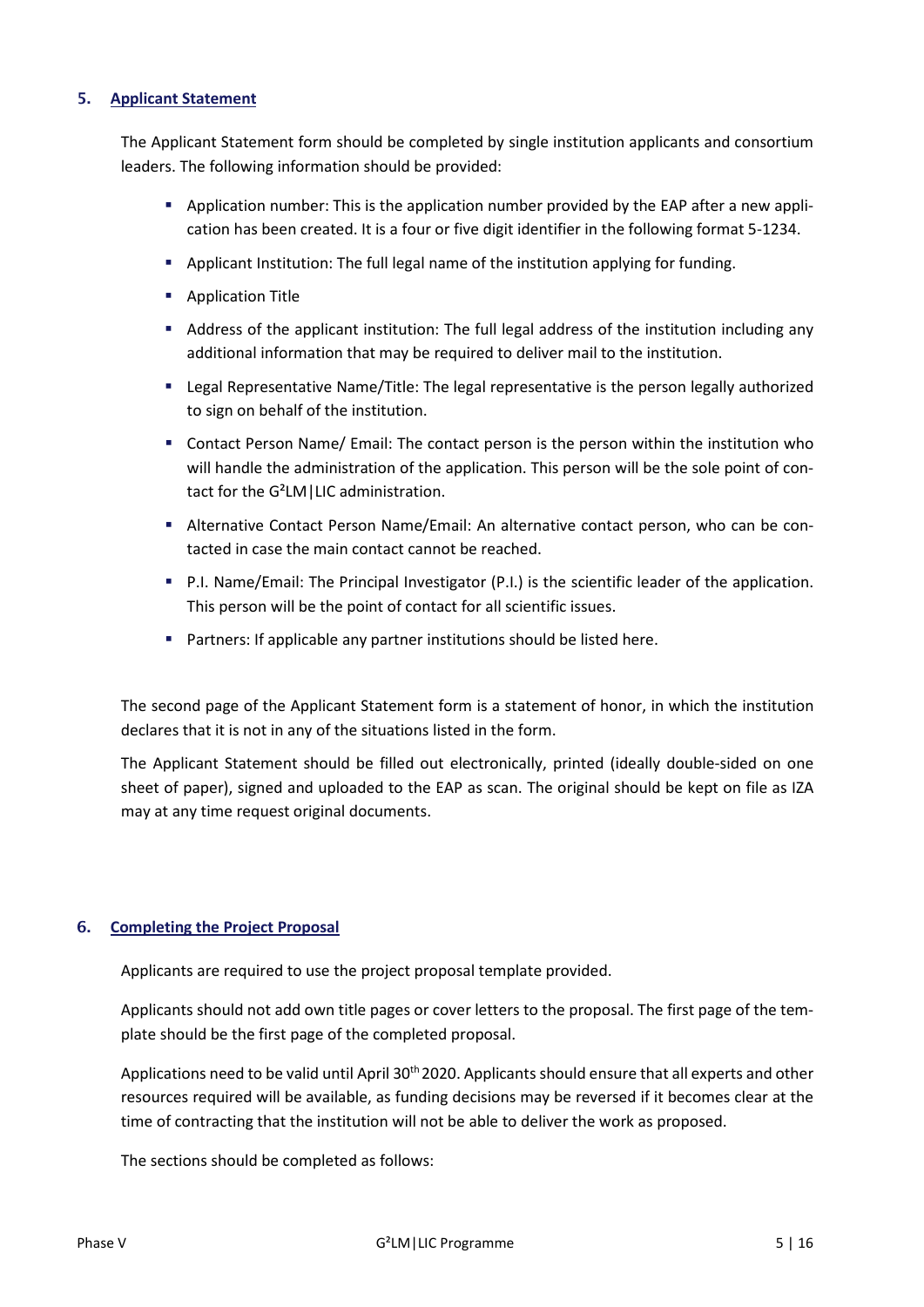# <span id="page-5-0"></span>6.1 Section A

Please fill in the general identifying information requested in section A.1 to A.6. Note that information given under section A.2 may be separately shared for review or published by IZA after selection. For A.4 please use the application number generated by the online portal.

#### <span id="page-5-1"></span>6.2 Section B

In section B.1 please list all researchers who will participate in the proposed project with name, title, institution and short bio. The Principal Investigator should be named first, followed by the senior experts and the junior experts. Scientific and administrative support staff, interns or student helpers do not need to be named in this section.

Section B.2 is only relevant for resubmissions. Resubmissions of proposals already submitted under an earlier G<sup>2</sup>LM | LIC call will only be considered if the resubmission has been invited by G<sup>2</sup>LM | LIC authorities. If a resubmission has been agreed with G²LM|LIC, please summarize the resubmission's major differences from the original submission.

#### <span id="page-5-2"></span>6.3 Section C

Section C.1 should cover any additional sources of funding for the proposed project which you are currently seeking or have already obtained. This includes funding for any research the project builds on, in which case the applicant must also describe the added value of the G<sup>2</sup>LM | LIC funding applied for. Please also state the amounts of funding from other sources.

Please give an overview of the staff (other than the team of researchers) who will participate in this project in section C.2., including their role on the project.

In section C.3 please give an overview of the timetable for the proposed project. Instead of using specific dates, specify the total project duration and any milestones in months (e.g. "first survey at the end of month 6"). Please also state the envisioned starting date for the proposed project. Note that all research must be completed before the end of December 2022.

#### <span id="page-5-3"></span>6.4 Section D

The full research proposal should be included in section D. The research proposal in this section should not exceed a length of 8 pages A4 and should include at least an introduction motivating the proposed project; description of the research questions; research design; and expected output.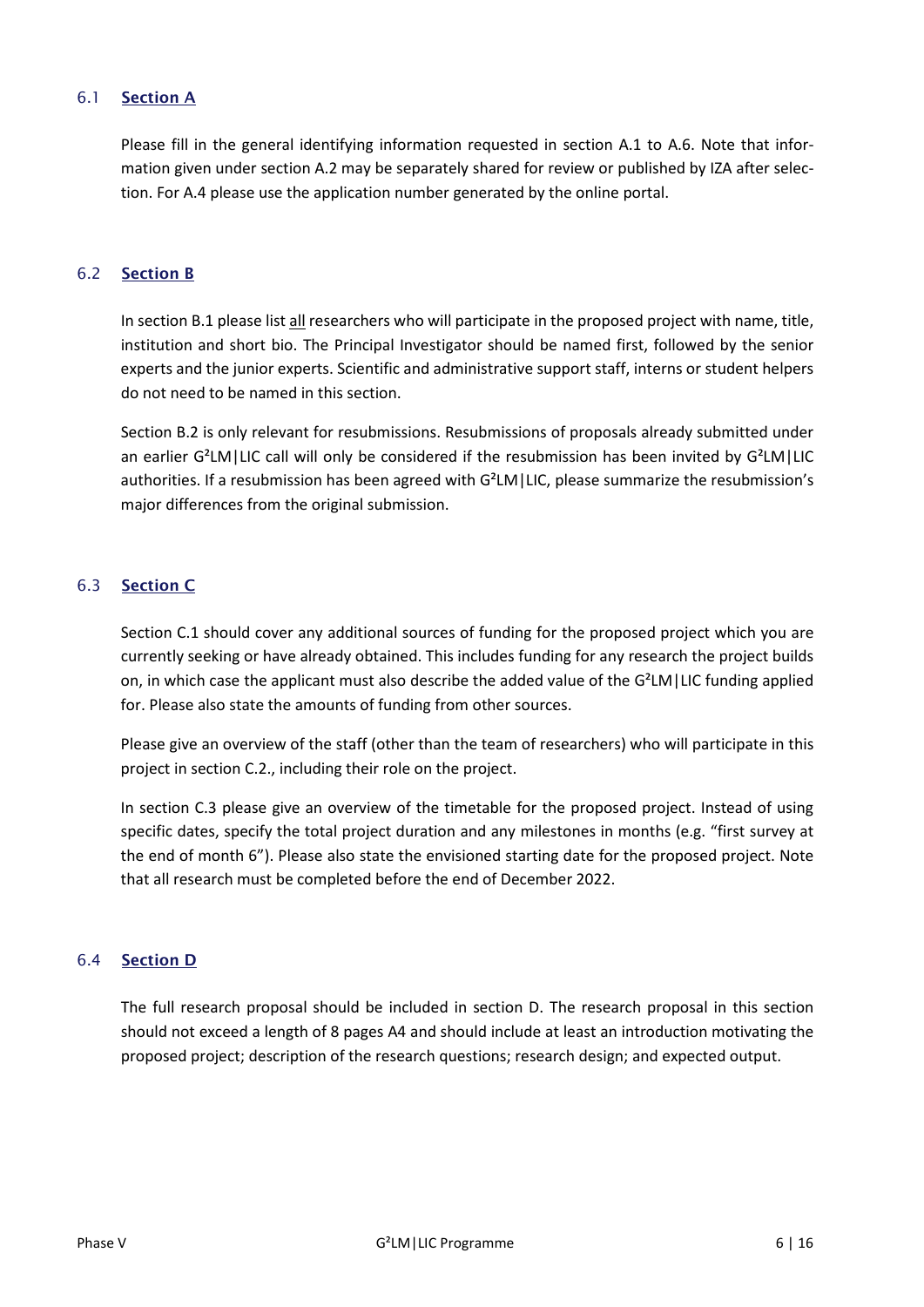# <span id="page-6-0"></span>6.5 Section E

In section E.1 please identify the beneficiaries and target audiences, provide an analysis of the demand for research outputs and describe the strategy and methods for the engagement of policy makers and other stakeholders throughout all phases of the project. Explain the monitoring and evaluation of impact plan activities. Section E.1 should not exceed a length of 2 pages of A4.

Section E.2 should describe any capacity building activities included in the project. Explain how researchers and institutions based in low-income countries will be included in the project. How will the project increase research capacity in low-income countries? This should be no longer than one full page of A4.

# <span id="page-6-1"></span>6.6 Section F

Applicants should include a discussion about human subjects' protection including reference to ethics review boards that will be used to evaluate and certify proposed research if applicable.

# <span id="page-6-2"></span>6.7 Section G

Institutions should provide an overview of their data protection mechanisms and specifically steps taken to protect any sensitive (personal) data. In addition a data sharing plan with a timetable for open access release of research data.

# <span id="page-6-3"></span>6.8 Section H

Finally, in the last section, please attach CVs of all researchers including a list of relevant publications. CVs should not exceed 4 pages of A4 each and should be in English. Begin with the Principal Investigator.

# <span id="page-6-4"></span>7. **Completing the Budget**

Applicants are required to use the budget template provided.

Applicants who encounter problems using the budget template can contact the G<sup>2</sup>LM | LIC admin-istration [\(admin.glm-lic@iza.org\)](mailto:admin.glm-lic@iza.org).

The same budget template should be used both for small and large grant applications. Any sections which are not applicable can be left blank.

On the front page, please enter your application number in the top, left-hand corner as provided by the EAP. This application number should be four or five digit identifier separated by a hyphen. Please also provide the title of your project. The rest of the front page will be calculated and filled in automatically as the following pages are completed. Once the budget is completed it is advisable to check that all values on the first page are correct.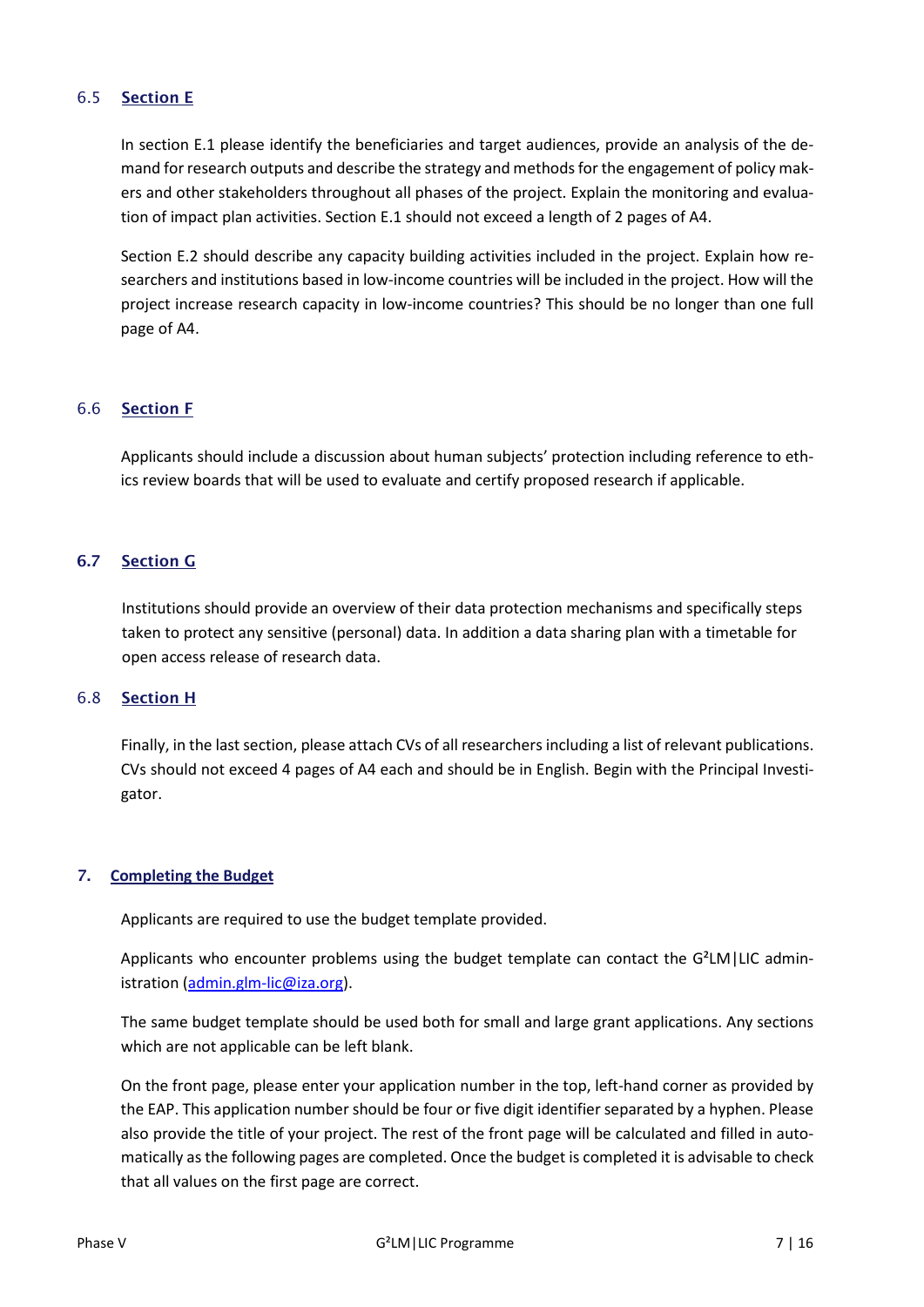The subsections should be completed as follows:

# <span id="page-7-0"></span>7.1 Section A.1

Applicants should provide details of personnel costs in section A.1. Experts should be included with their name and separated into senior experts and other experts. For each expert please specify the daily rate in Euros and the number of days that the expert is expected to participate in the project.

Members of the scientific staff who will participate but do not form part of the core research team can be included under the heading 'Scientific Staff'. This should be accompanied by the average daily rate for scientific staff and the total number of working days which are to be provided by scientific staff.

The same procedure should be applied to management staff (i.e. project officer, assistants, accountants, etc.) and support staff (such as research assistants).

- − **Senior Experts:** Researchers and scientists with extensive experience/knowledge and high standing in the scientific community.
- − **Experts:** Other experienced Researchers.
- − **Scientific Staff:** Employees who provide scientific input but do not fit the above categories. This includes doctoral students.
- − **Management Staff:** Employees providing management services to the applicant and/or handling the implementation of projects, accounting, event organization or providing similar services.
- − **Support Staff:** Any staff members that participate in service provision but do not fit under the above categories. This can include research assistants, etc.

Please provide a short justification and clarification for cost items in the space provided on the form.

The totals of the five sub-sections will be calculated automatically and will appear in the appropriate section on the front page.

Please note that the numbering included in the budget template is not intended as ranking staff by salary, skill, importance, education or other factors but is merely for internal reference.

# <span id="page-7-1"></span>7.2 Section A.2

Cost for external suppliers should be listed in section A.2 of the budget template. This should cover any expenses for third party service providers. Please note that external experts should not be listed in this section but should rather be included in section A.1.

As there is no specification on which external services are eligible for funding, applicants may fill out this section freely. The G²LM|LIC selection bodies will determine whether these costs are acceptable and can receive funding.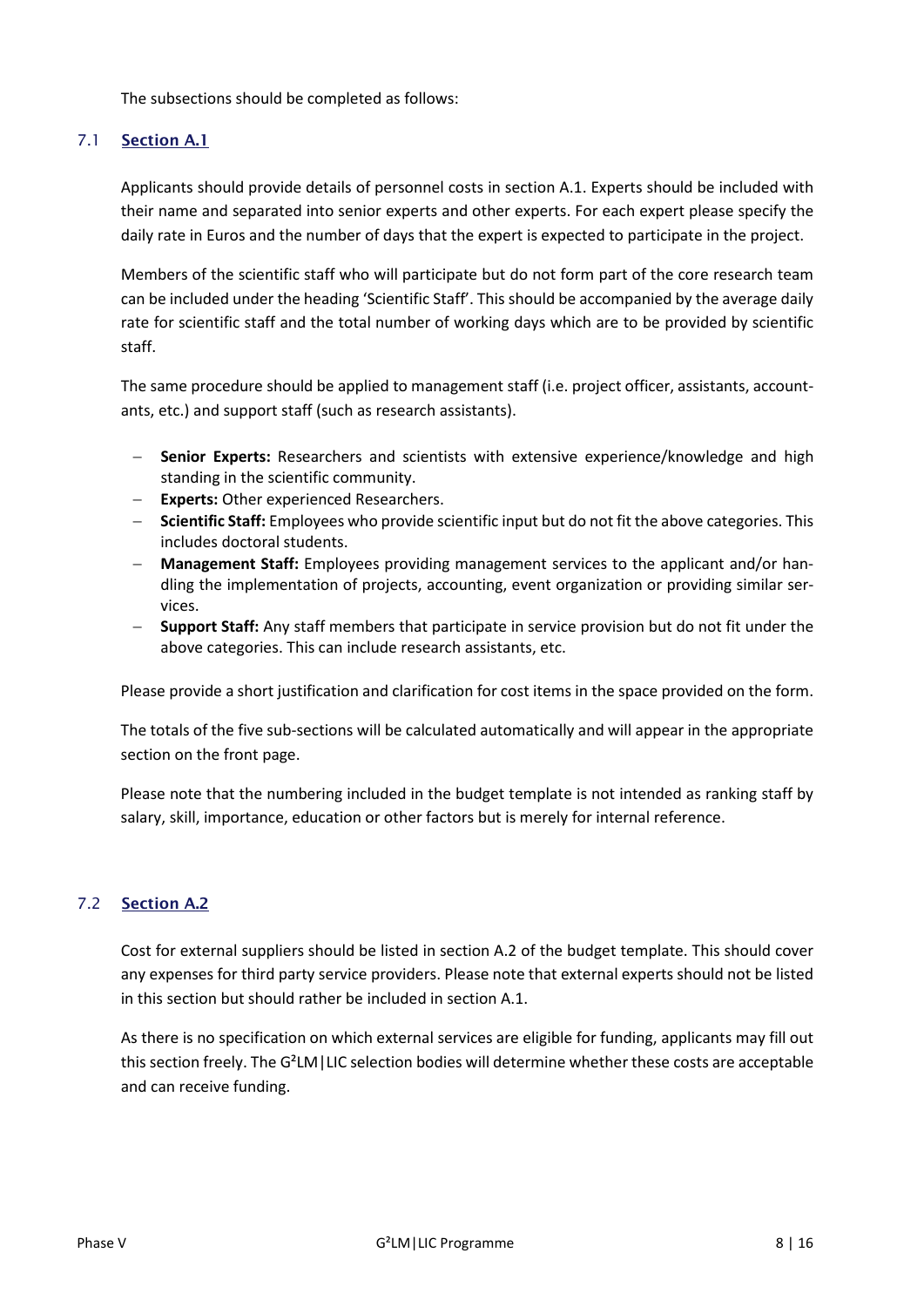# <span id="page-8-0"></span>7.3 Section A.3

Section A.3 is intended for travel expenses. Applicants should specify any travel costs they expect to incur for the proposed project. Note that only travel costs that are directly caused by the activities of the project can receive funding. Costs for promotional trips or other unrelated travels cannot receive funding.

Plane travel should be given in number of flights and estimated cost per flight – sorted into the categories national, international and intercontinental flights. Train trips should be included here (use average costs per flight/train trip if necessary). Please note that G<sup>2</sup>LM | LIC only funds economy class flights and 2<sup>nd</sup> class train travel. Prices should take regional price differences into account.

Travel by car should be an exception and should only be done when travel by plane or train is not possible or feasible. In this case the costs should ideally be specified as cost per kilometer. Note that funding is limited to expenses for fuel and parking.

Accommodation costs and subsistence costs may be specified as cost per day.

# <span id="page-8-1"></span>7.4 Section A.4

Any costs incurred for the collection of data should be included in section A.4. This can include the collection of data as well as any other method of data acquisition, data management, safe storage, and secure handling.

Data costs should only be included if the collection of data is part of the proposed project or if the data has to be obtained from third parties specifically for the project. G<sup>2</sup>LM | LIC will not provide funding for data which has already been collected for another purpose.

This section may also include costs for the acquisition of books, articles and other scientific resources which are acquired specifically for the project.

As in the remaining sections A.5, A.6 and A.7, the item description for A.4 will need to be added by the applicant in addition to the price per unit and number of units

# <span id="page-8-2"></span>7.5 Section A.5

Section A.5 is reserved for costs of documentation. This may include posters for workshops, handouts, invitations for interviews, questionnaires, software, and other non-scientific resources. It may also include publications.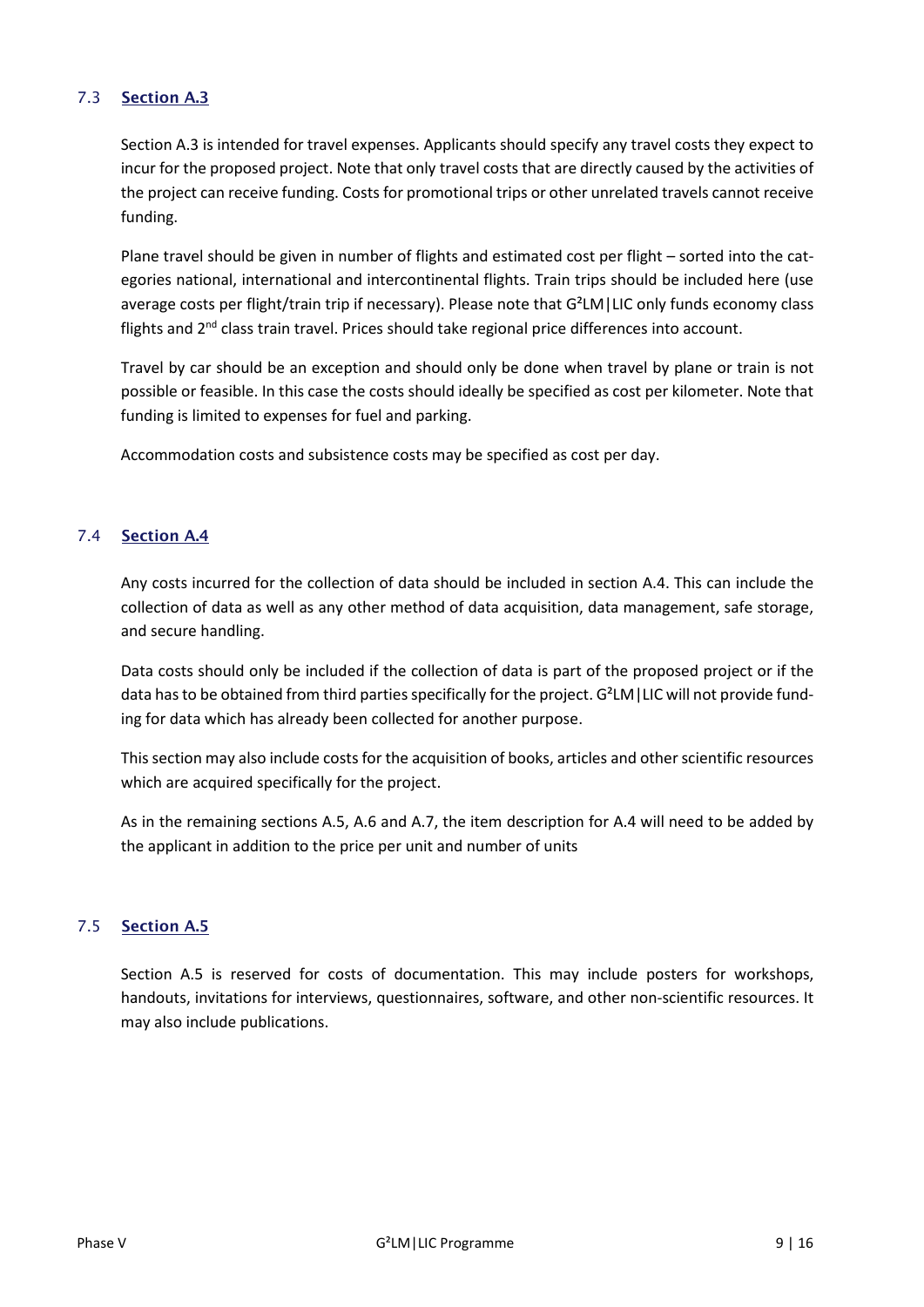# <span id="page-9-0"></span>7.6 Section A.6

Workshop and event costs should be specified here. Applicants are strongly encouraged to organize research uptake and capacity building activities such as workshops. Expenses for such activities may receive funding under G²LM|LIC.

Applicants are free to use the space provided in this section as they see fit. Related expenses that are eligible for funding include expenses for venues, speakers, reasonable catering, and – in exceptional cases and where applicants can show the necessity - travel and accommodation.

#### <span id="page-9-1"></span>7.7 Section A.7

Any expenses that do not find any of the above categories and do not constitute indirect costs can be included in section A.7. There is no limit to what applicants may include here. The G<sup>2</sup>LM | LIC selection bodies will then decide whether these cost are considered eligible.

#### <span id="page-9-2"></span>7.8 Section B

This section is reserved for indirect costs. This includes any expenses for rent, facility management, electricity, printing, office supplies, etc. and should not exceed 20% of the total project value. Funding requested for indirect costs should be proportionate to the relation of the project value to the value of all projects of the applicant institution.

> Example 1: Fees & direct cost 90.000 Indirect Cost 17.000 Indirect cost percentage = 15.9% (17.000 of 107.000) Within Limit Example 2: Fees & direct cost 90.000 Indirect Cost 25.000 Indirect cost percentage = 21.7% (25.000 of 115.000) Limit exceeded

Applicants are asked to calculate the indirect cost on a monthly basis. Thus the number of units cannot exceed the total number of months of project duration.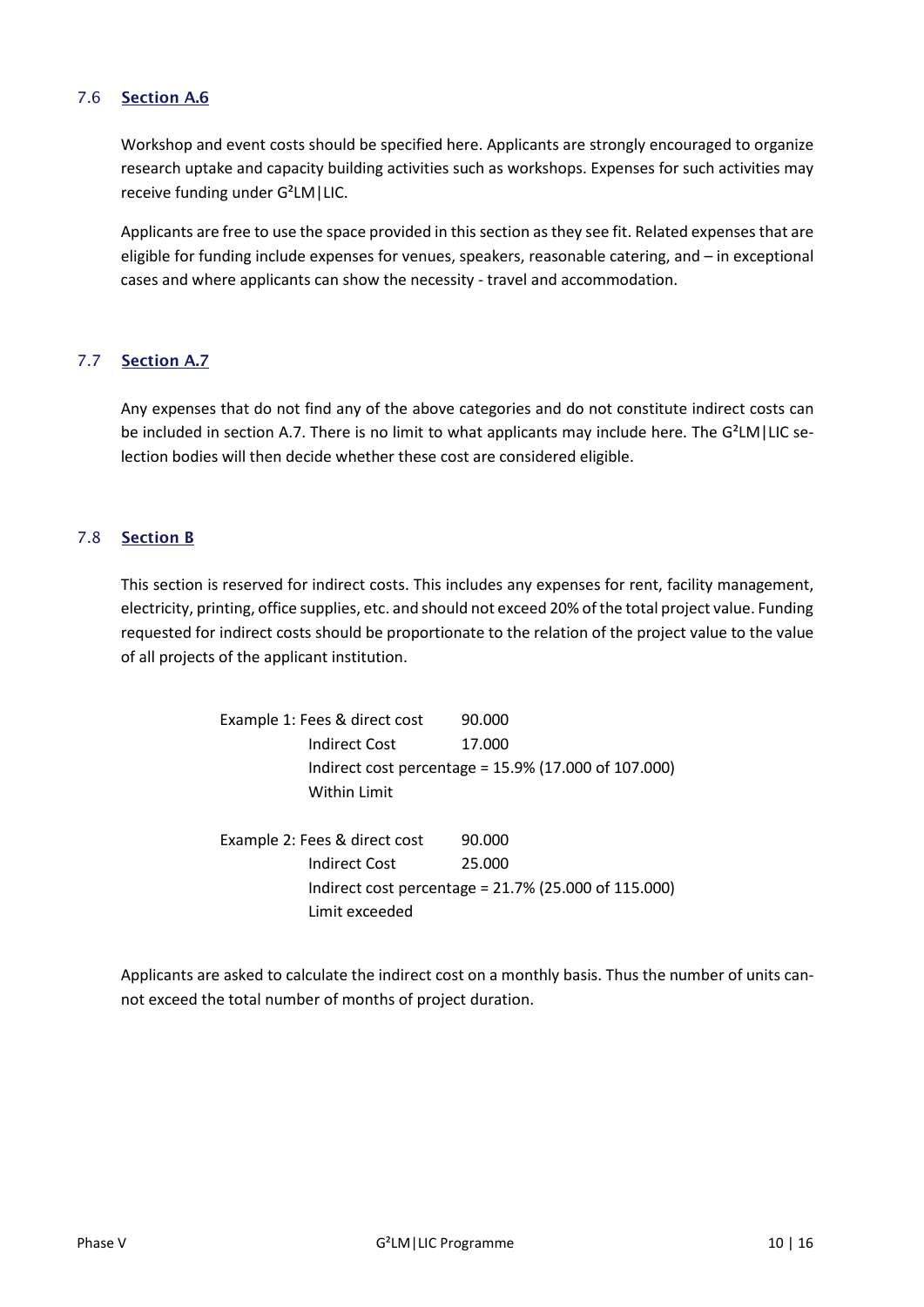#### <span id="page-10-0"></span>8. **Proof of Commercial Registration/Legal Existence, Balance Sheets and Profit & Loss Accounts**

Funding under G²LM|LIC is only available to institutions and organizations. Natural persons cannot receive funding. Applicants will need to show that they are (hosted by) a registered company or other organization.

This should be done by providing an excerpt from the commercial register or any other document that can serve as proof of legal existence.

Preferably the proof provided shows the name of the organization, the organization's legal address, the legal status, the legal representative. This document should be provided as a scan (please ensure that it is easily legible) and is the only document that may be submitted in a language other than English. Where this document is not written in the English language, please attach a working translation directly to the document.

In addition successful applicants will need to provide excerpts from balance sheets and profit and loss accounts for the last two closed financial years.

#### <span id="page-10-1"></span>9. **Electronic Applicant Portal**

All applicants need to register for the online Electronic Application Portal (EAP) which can be found at [https://eap.iza.org/g2lm-lic.](https://eap.iza.org/g2lm-lic)

The EAP allows the creation of a new application, which applicants can then complete and submit online. Applicants should upload all documents and materials required to the EAP in the appropriate section. The following subsections will guide applicants through the steps required to complete a proposal online.

#### <span id="page-10-2"></span>9.1 Registering for EAP

To register for the EAP, please visi[t https://eap.iza.org/g2lm-lic](https://eap.iza.org/g2lm-lic) and click on new registration. An organization that has already registered on the EAP for an earlier proposal will not need to register again.

| Username: |                         |
|-----------|-------------------------|
| Password: |                         |
|           | Login                   |
|           | Lost password?          |
|           | <b>New registration</b> |

| Username:                | <b>TestAccount</b>         |  |  |  |
|--------------------------|----------------------------|--|--|--|
| Password:                |                            |  |  |  |
| Repeat Password:         |                            |  |  |  |
| Institution:             | <b>IZA</b>                 |  |  |  |
| <b>Institution Type:</b> | private Research Institute |  |  |  |
| Address:                 | ******<br>****<br>*****    |  |  |  |
| Website:                 | iza.org                    |  |  |  |
| <b>Contact Person:</b>   | <b>John Doe</b>            |  |  |  |
| Email:<br>John@doe.com   |                            |  |  |  |
| 123456789<br>Telephone:  |                            |  |  |  |
| Save                     | Cancel                     |  |  |  |

Applicants will then need to enter their log-in details. Please make sure that you remember your username, password and email address for future uses. Click on "Save" when done. You will then receive a confirmation email containing a link. By clicking on the link you complete your registration. Both the password and institutional information can be changed later by clicking on [Change Password] or [Edit Institution Info] in the top right corner of the home screen.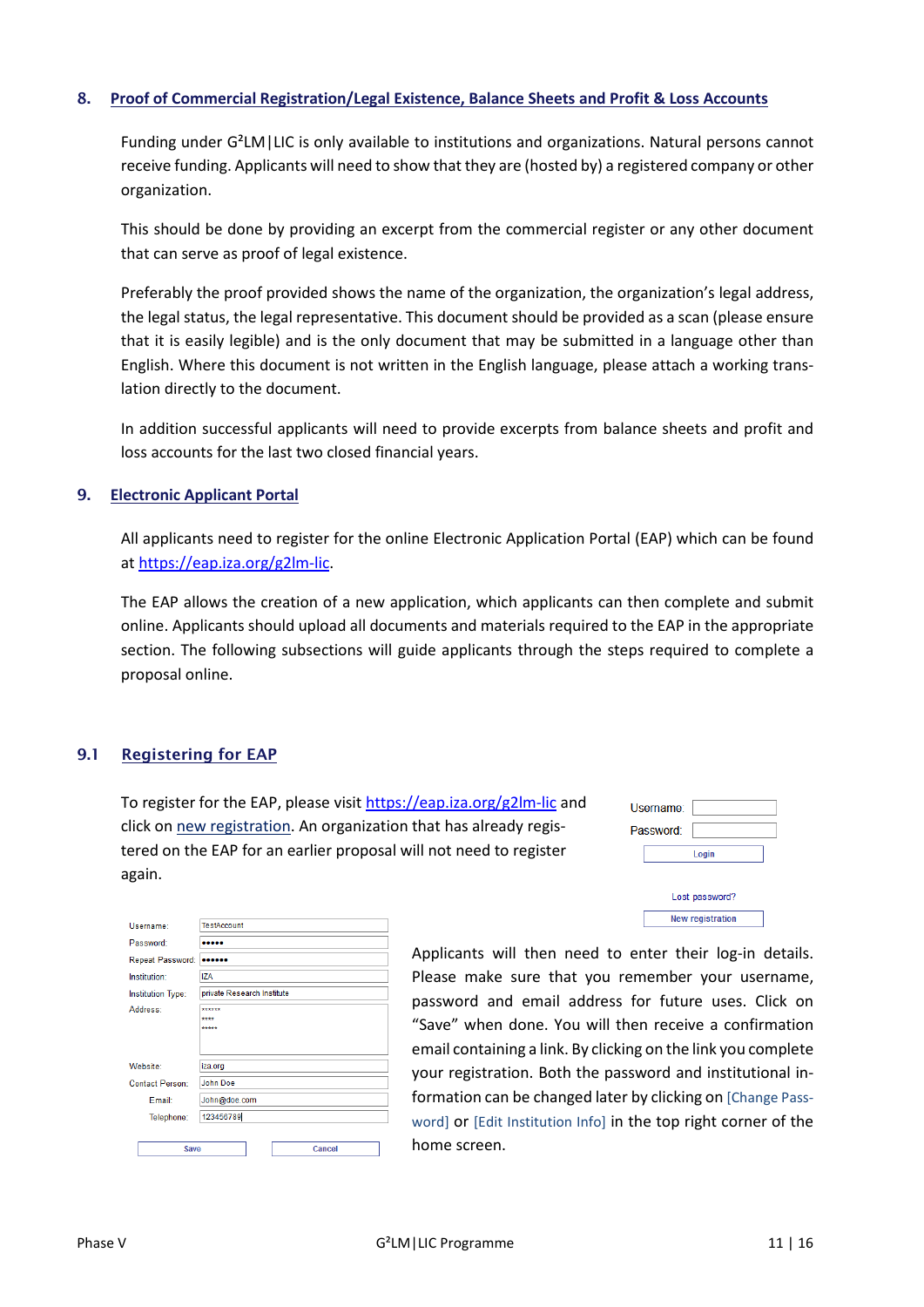#### <span id="page-11-0"></span>9.2 The Home Screen

The home screen of the EAP will look similar to this:





# **Electronic Application Portal**



In the top right corner applicants can view the account they are logged in with. By using the appropriate links, applicants can change their password or edit their organizational information. Please make sure that you enter the correct name of your institution under organizational information, as this will be used to identify your institution.

The center box contains a list of your open and active applications. Applicants who have just registered will find it empty and will need to create a new application by clicking on create New Application

Next to the title of active applications the Project ID ("1-462" in the above example) can be seen. It is highly recommended to note down the Project ID as that will be required for filling out several of the G²LM|LIC forms as well as future communications with the G²LM|LIC administration. Some forms may ask for an "application number" which is the same as the project ID generated by the online portal.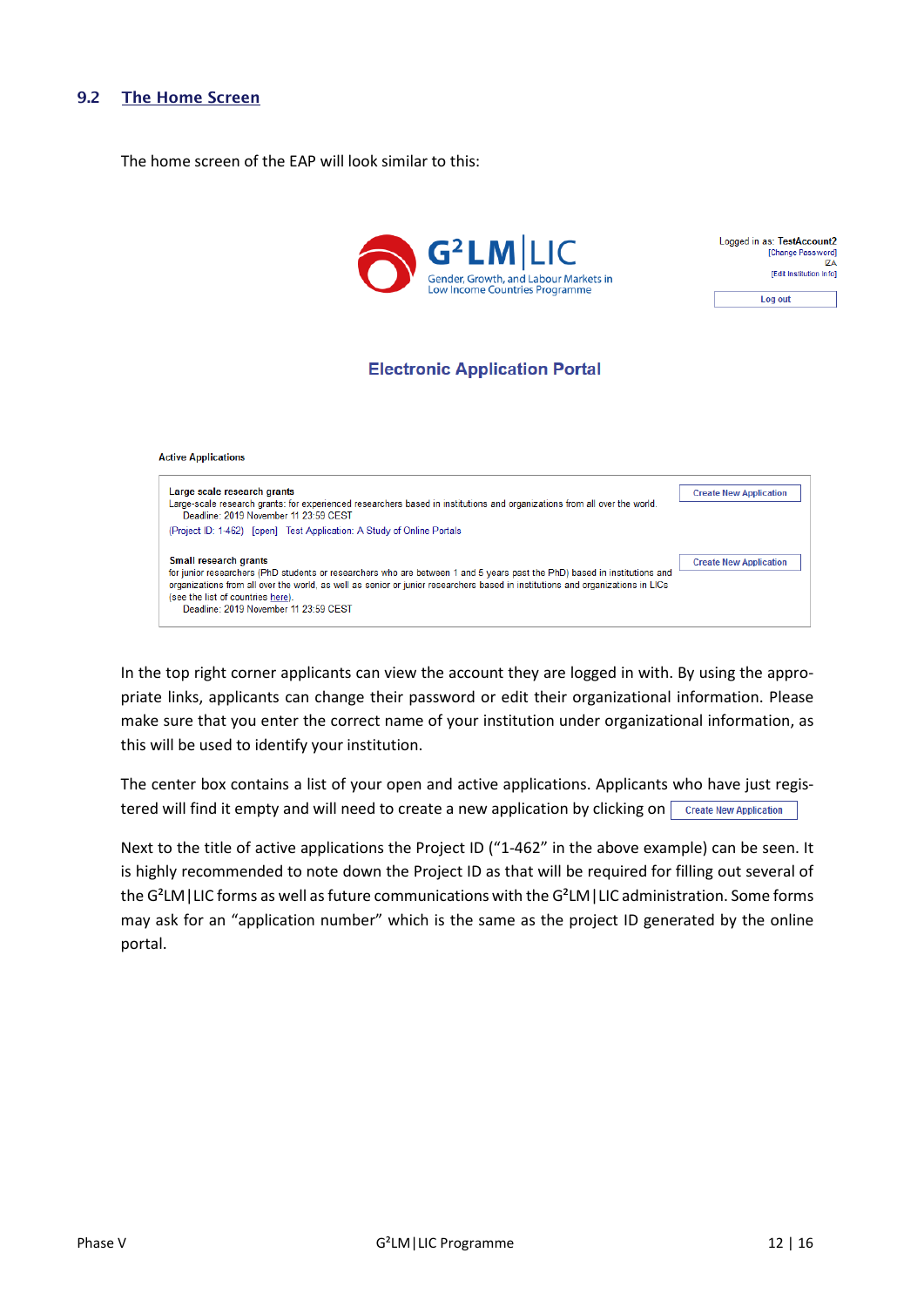# <span id="page-12-0"></span>9.3 Creating a new application

Applicants can create one or more applications by clicking on  $\Box$  Create New Application next to either the large or small grants which will cause the following screen to open:

|                                                                                         | <b>Create New Application</b>                                                                                                              |     |
|-----------------------------------------------------------------------------------------|--------------------------------------------------------------------------------------------------------------------------------------------|-----|
| <b>Application Title</b>                                                                | Test Application: A Study of Online Portals                                                                                                |     |
| Principal Investigator (PI)                                                             | <b>John Doe</b>                                                                                                                            |     |
| <b>PI</b> Affiliation                                                                   | <b>IZA</b>                                                                                                                                 |     |
| PI Email                                                                                | John.doe@iza.org                                                                                                                           |     |
| <b>Other Researchers</b><br>please enter names.<br>affiliations and<br>roles in project | John Smith.<br>Jane Doe                                                                                                                    | .ii |
| Abstract<br>maximum of 300 words                                                        | A Study in using the Electronic Applicant Portal for testing<br>purposes and taking screenshots for the G2LM(LIC<br>instructions document. | .:i |
| Save                                                                                    | Cancel                                                                                                                                     |     |
|                                                                                         | coarchors in tho toam and a short ahstract of the                                                                                          |     |

It is very important to choose the correct type of application by clicking the button next to either the large scale or small scale grants, as this cannot be changed later.

The title entered into the EAP should match the title used throughout the application in all required documents.

The principal investigator should be the leading researcher for the project; also enter her/his affiliation (i.e. home institution) and email address. If there is only one researcher involved, this researcher is automatically the PI.

This should be followed by a list of the other re-

searchers in the team and a short abstract of the proposed project.

Clicking on  $\Box$  Cancel will return the view to the home screen without saving, clicking on Save will create the proposal and save the changes.

Upon completion a confirmation screen should be shown:

#### **Create New Application**

The new application "Test Application: A Study of Online Portals" has been created.

Continue

All the information entered when creating an application can be changed at a later point, with the exception of the type of grant (large/small) which is targeted by the application.

#### <span id="page-12-1"></span>9.4 Application Screen

After having filled out the form shown above in section 8.4, the home screen should now display the newly created application.

The project ID is followed by the application title and the status of the application (which should read open unless the application has already been submitted).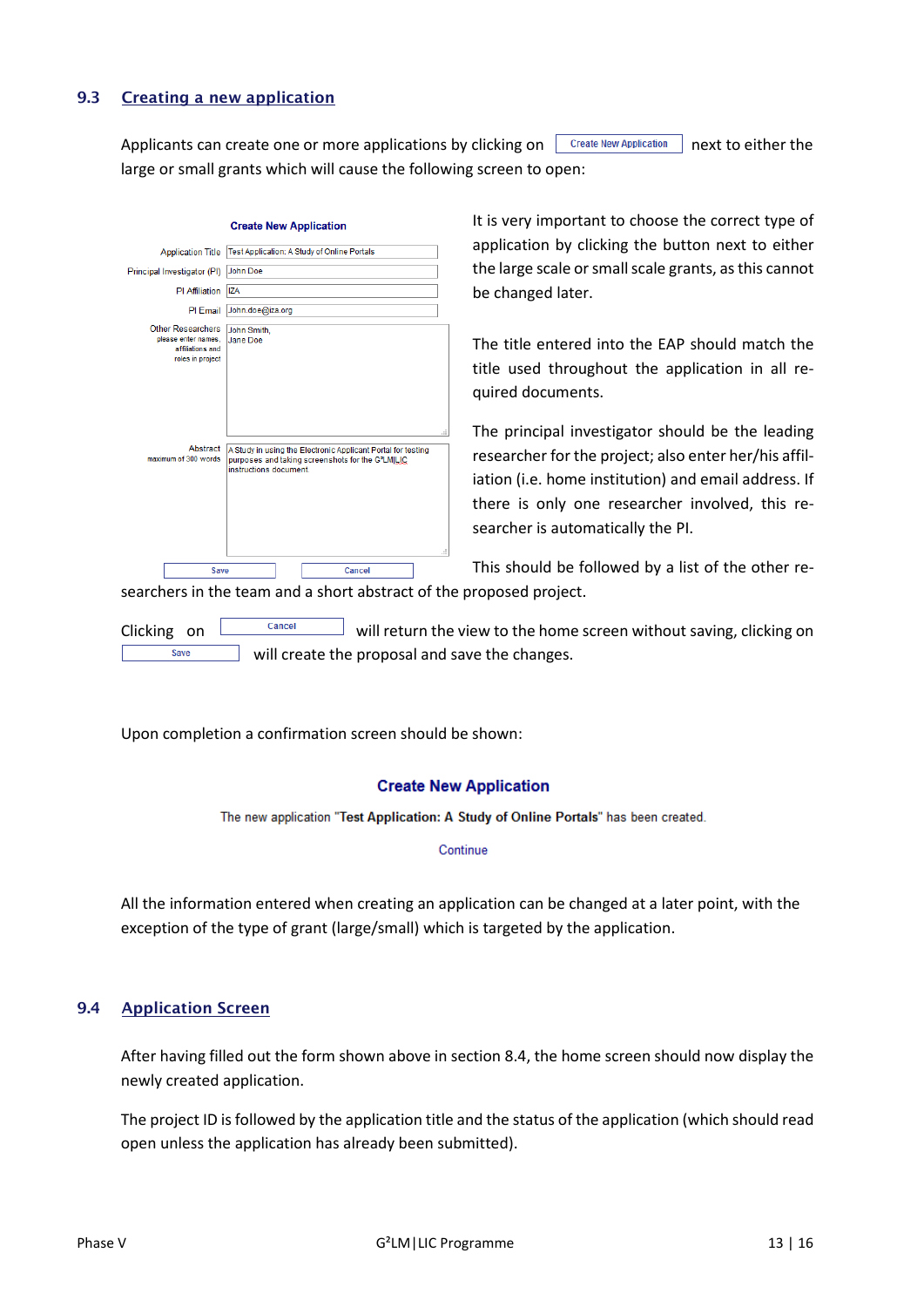Clicking on the title will open up that application's application screen:

#### **Test Application: A Study of Online Portals**

Project ID: 1-462

Deadline: 2019 November 11 23:59 CEST

#### [Edit application title, team, and abstract]

#### There are missing mandatory documents to submit the application.

|         | <b>Document</b>                                                                             | <b>Last Update</b> | File |               |  |
|---------|---------------------------------------------------------------------------------------------|--------------------|------|---------------|--|
|         | <b>Applicant Statement</b><br>Signed applicant statement form                               |                    |      | <b>Upload</b> |  |
| $\star$ | <b>Project Proposal</b><br>Completed proposal template                                      |                    |      | <b>Upload</b> |  |
|         | <b>Detailed Budget</b><br>Completed budget template                                         |                    |      | <b>Upload</b> |  |
|         | <b>Project Summary</b><br>Completed summary statement                                       |                    |      | <b>Upload</b> |  |
|         | <b>Proof of Registration</b><br>Voluntary - will be required within 14 days of selection    |                    |      | <b>Upload</b> |  |
|         | <b>Balance Sheets</b><br>Voluntary - will be required within 14 days of selection           |                    |      | <b>Upload</b> |  |
|         | <b>Profit and Loss Accounts</b><br>Voluntary - will be required within 14 days of selection |                    |      | <b>Upload</b> |  |

mandatory document

|--|

Clicking on Edit application title, team and abstract allows the user to change information that was entered when creating the application. And clicking on  $\sqrt{\frac{Back}{Back}}$  will return the user to the home screen.

To complete the application the required documents need to be completed and uploaded to the online portal. An application cannot be submitted unless all mandatory documents (shown in red) have been uploaded. Non-mandatory documents can be uploaded at this point as well, but will not be required to complete the application.

#### <span id="page-13-0"></span>9.5 Uploading Documents

All documents required for G²LM|LIC applications need to be uploaded and submitted online.

There are several documents required from all applicants:

- **Applicant Statement Form**
- Project Proposal
- **•** Detailed Budget
- **Project Summary**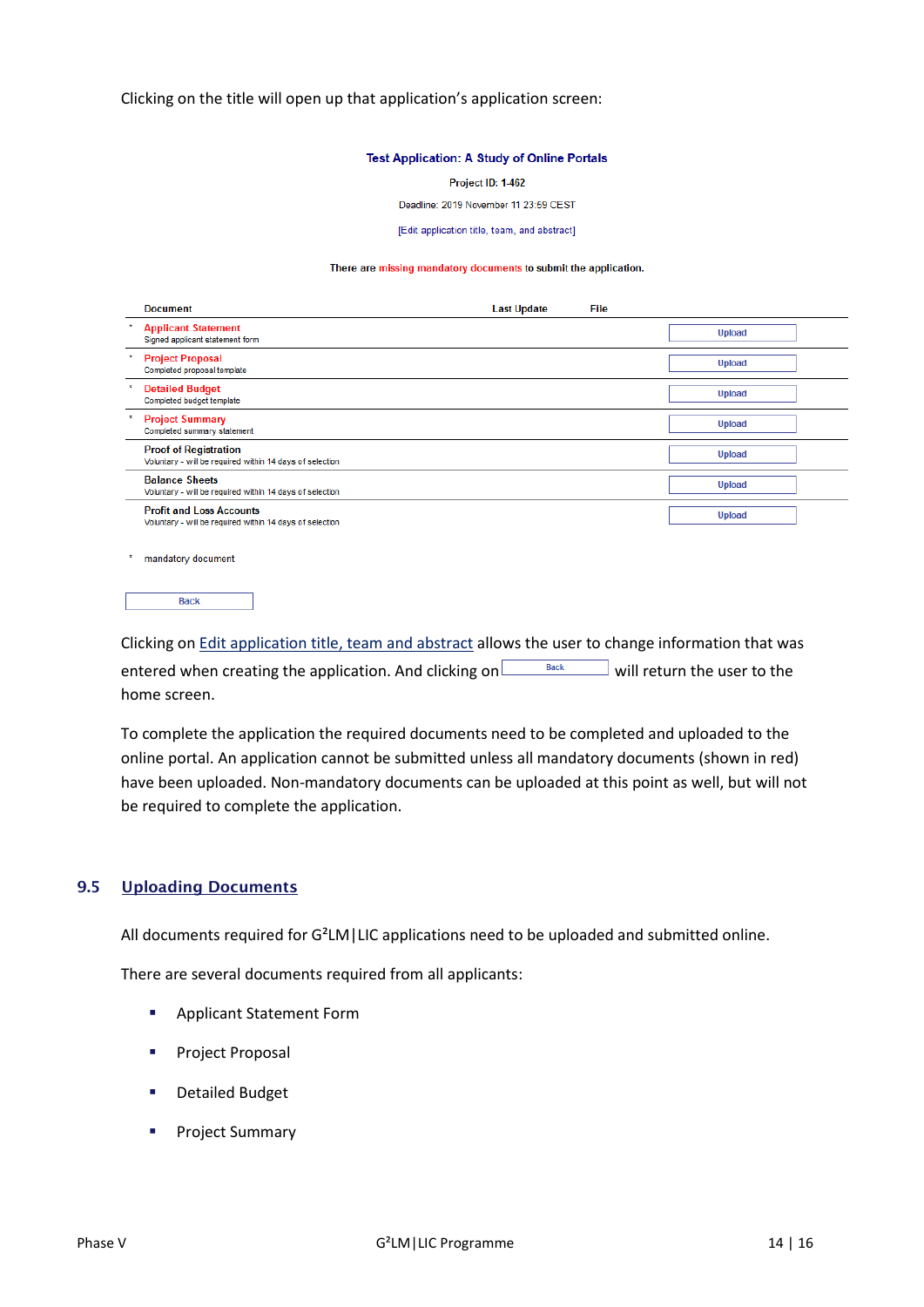In addition, the following set of documents may be provided on a voluntary basis during the application stage:

- Proof of Registration / legal existence
- Balance sheets from the last two closed financial years
- **Profit and loss accounts from the last two closed financial years**

These are not required at the application stage but will be requested once a funding decision has been made. It may be advisable to provide them with the application or have them ready as the time allocated for delivery of these documents may be quite short once IZA requests them.

Templates and forms are available on the G²LM|LIC website and by clicking on the relevant document name in the application screen.

To complete the application the required documents need to be completed and uploaded to the online portal. An application cannot be submitted unless all mandatory documents (shown in red) have been uploaded. Non-mandatory documents can be uploaded at this point as well, but will not be required to complete the application.

To upload a document click on the  $\Box$  upload button next to the appropriate document description. This will allow the user to select a document for upload:

| <b>Document</b>                                          | <b>Last Update</b> | File |                            |
|----------------------------------------------------------|--------------------|------|----------------------------|
| * Applicant Statement<br>Signed applicant statement form |                    |      | Browse   No file selected. |
|                                                          |                    |      | No file selected. Cancel   |

By clicking on  $\boxed{\frac{Upload}{P}}$  the selected document will be uploaded to the portal. The section for this document should now display the uploaded documents title as well as an upload date and the document name should now be shown in green text:

| <b>Document</b>                                          | Last<br><b>Update</b> | File                                                           |               |
|----------------------------------------------------------|-----------------------|----------------------------------------------------------------|---------------|
| * Applicant Statement<br>Signed applicant statement form | 2019-07-29            | 1-462-1-Test Document for Test Applications on the<br>EAP docx | <b>Upload</b> |

The uploaded document can be exchanged for a new document simply by repeating the upload procedure for this document.

File types of uploaded documents should be limited to PDF files and Microsoft Word documents.

This procedure should be repeated for all the required documents.